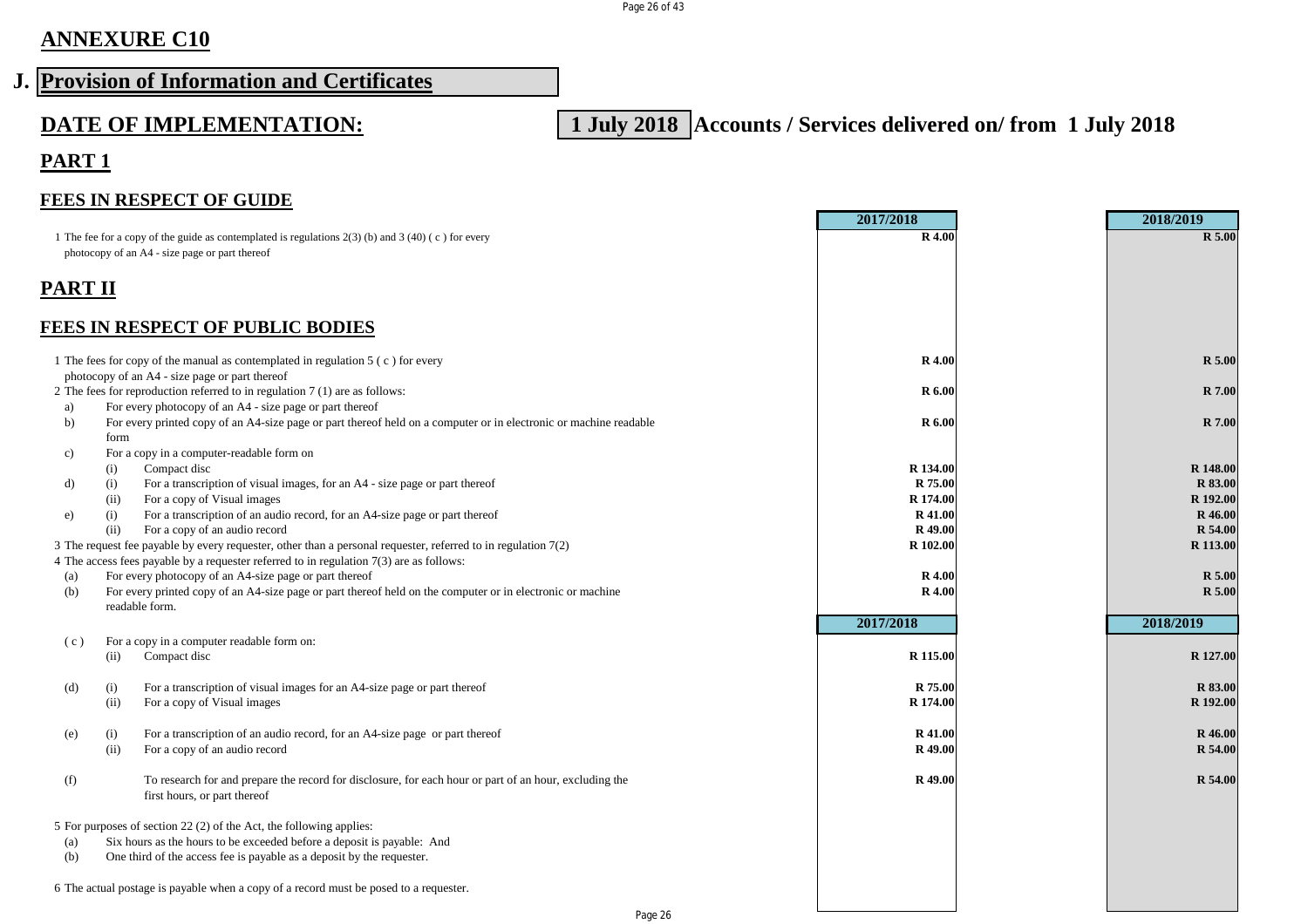## PART III Page 27 of 43

### **FEES IN RESPECT OF PRIVATE BODIES**

|                                                                                                                                          |                                                                                                                                     | 2017/2018            | 2018/2019            |
|------------------------------------------------------------------------------------------------------------------------------------------|-------------------------------------------------------------------------------------------------------------------------------------|----------------------|----------------------|
| 1 The fee for a copy of the manual as contemplated in regulation $9(2)$ (c) is for every photocopy of an<br>A4-size page or part thereof |                                                                                                                                     | <b>R</b> 7.00        | <b>R</b> 8.00        |
|                                                                                                                                          | 2 Fees for reproduction referred to in regulation 11 (1) are as follows:                                                            |                      |                      |
| (a)                                                                                                                                      | For every photocopy of an A4-size page or part thereof:                                                                             | <b>R</b> 7.00        | <b>R</b> 8.00        |
| (b)                                                                                                                                      | For every printed copy of an A4-size page or part thereof held on the computer or in electronic or<br>machine readable form.        | <b>R</b> 7.00        | <b>R</b> 8.00        |
| (c)                                                                                                                                      | For every colour printed copy of an A4-size page or part thereof held on the computer or in electronic or<br>machine readable form. | R 11.00              | R 13.00              |
| (d)                                                                                                                                      | For a copy in a computer readable form on-<br>Compact disc<br>(11)                                                                  | R 239.58             | R 264.00             |
| (e)                                                                                                                                      | For a transcription of visual images for an A4-size page or part thereof<br>(i)<br>For a copy of Visual images<br>(ii)              | R 119.79<br>R 173.03 | R 131.77<br>R 190.33 |
| (f)                                                                                                                                      | For a transcription of an audio record, for an A4-size page or part thereof<br>(i)<br>(ii)<br>For a copy of an audio record         | R 66.55<br>R 93.17   | R 74.00<br>R 102.49  |
|                                                                                                                                          | 3 The request fee payable by a requester, other than a personal requester, referred to in regulation $11(2)$ is                     | R 141.00             | R 156.00             |

|                                                                                     |      |                                                                                                                              | 2017/2018      | 2018/2019      |
|-------------------------------------------------------------------------------------|------|------------------------------------------------------------------------------------------------------------------------------|----------------|----------------|
| 4 The access payable by a requester referred to in regulation 11(3) are as follows: |      | <b>R</b> 6.00                                                                                                                | <b>R</b> 7.00  |                |
| $1)$ a)                                                                             |      | For every photocopy of an A4-size page or part thereof                                                                       |                |                |
|                                                                                     |      | b) For every printed copy of an A4-size page or part thereof held on the computer or in electronic or meachine readable form | <b>R</b> 7.00  | <b>R</b> 8.00  |
|                                                                                     |      | c) For a copy in a computer readable form on-                                                                                |                |                |
|                                                                                     | (i)  | Stiffy                                                                                                                       | R 35.00        | <b>R</b> 39.00 |
|                                                                                     | (ii) | Compact disc                                                                                                                 | R 239.58       | R 263.54       |
| d)                                                                                  | (i)  | For a transcription of visual images, for an A4-size page or part thereof                                                    | R 119.79       | R 131.77       |
|                                                                                     |      |                                                                                                                              |                |                |
|                                                                                     | (ii) | For a copy of Visual images                                                                                                  | R 173.03       | R 190.33       |
| e)                                                                                  | (i)  | For a transcription of an audio record, for an A4-size page or part thereof                                                  | R 66.55        | R 73.21        |
|                                                                                     |      |                                                                                                                              |                |                |
|                                                                                     | (ii) | For a copy of an audio record                                                                                                | <b>R</b> 88.00 | R 97.00        |
|                                                                                     |      | To research for and prepare the record for disclosure, for each hour or part of an hour,                                     | R 102.00       | R 113.00       |
|                                                                                     |      | excluding the first hours, reasonably required for such search and preparation. (Payment code: "900228")                     |                |                |

2) For purpose of section 52(2) of the Act, the following applies:

b) Six hours as the hours to be exceeded before a deposit is payable and;

b) One third of the access fee is payable as a deposit by the requester.

3) The actual postage is payable when a copy of a record must be posted to a requester